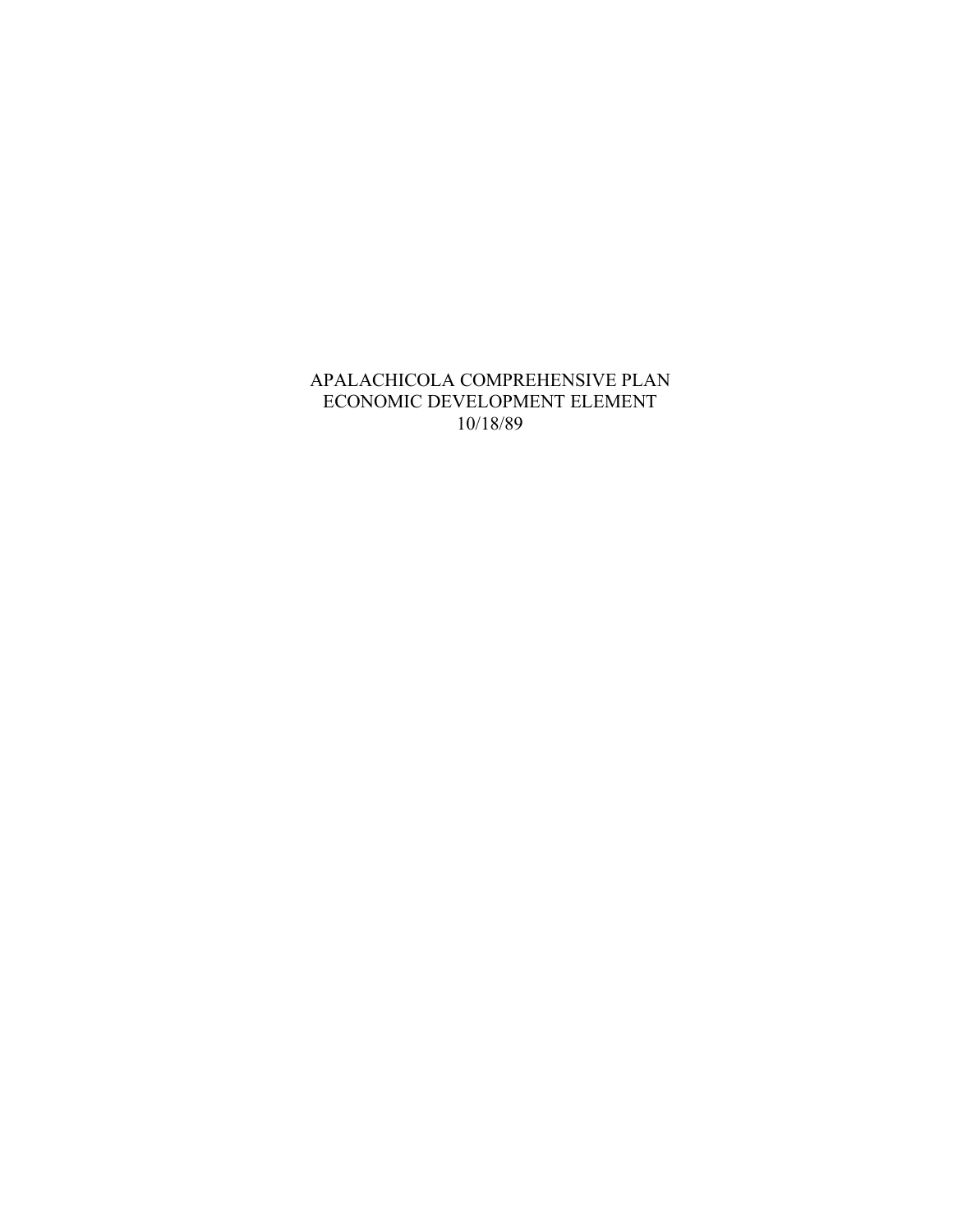# **I. INTRODUCTION**

Apalachicola is a small coastal community of significant historical value due to its role as a cotton shipping port at the turn of the century. Located at the mouth of the Apalachicola River, the town overlooks Apalachicola Bay to the south, and is adjacent to the Apalachicola National Forest on the northeast. The town also borders the Apalachicola Natural Estuarine Research Reserve, a highly productive estuary which is a resource of both regional, state, and national importance. The Apalachicola River, which forms, the Eastern boundary of the City, links the freshwater stamps and uplands of the drainage adjoining the Gulf of Mexico. The river, in addition to being a commercial mainstay of the town, provides excellent recreational opportunities for fishermen, hunters and campers. It also serves as the north-south commercial barge transportation route in the Panhandle.

The City has an estimated population 2,799 (1990 figures). The City limits of Apalachicola cover an area of 1 3/4- square miles (973 acres). Highway 98 intersects the City east to west, and a small undeveloped airfield lies west of town. The City is generally considered divided into two sections: "Old" Apalachicola represents the original City limits and contains the City's historic district and central business district. "Greater" Apalachicola is the "newer" section of the City and comprises residential areas, as well as most of the City's undeveloped residential parcels. The climate is humid and sub-tropical with average monthly rainfall ranges from .9 to 7-8 inches. There are two dominant wet periods, ore occurring in winter and the other in early spring.

Apalachicola's attributes are many. It is located adjacent to a pristine estuary, the lifestyle is slow paced, density rates are low, traffic congestion is minimal, recreational opportunities abound. Located within 77 miles of the state capitol, Apalachicola offers access to four barrier islands, and miles of scenic beach property.

Of greatest importance when considering future land use needs is the availability of developable land. With enclosed data an<J analysis indicating a minimum of natural and man-made limitations to land throughout the City, it is asserted in this e lenient that most undeveloped acreage is acceptable for future development.

The preponderance of housing units in the City limits are single family residences. The greatest densities of single-family homes occur between Avenue J and Avenue I and along the 54th Avenue corridor of Greater Apalachicola: both are areas inhabited predominately by low to moderate income residents. Multifamily development is limited to the two City public housing developments and Southern Villas Apartments, with scattered single family conversions occurring elsewhere. The greatest concentration of undeveloped land is located in the west/northwest portion of Greater Apalachicola, all of which is currently zoned for high density residential., with a significant portion in Greater Apalachicola allowing mobile homes.

# **II. ANALYSIS OF CURRENT SITUATION**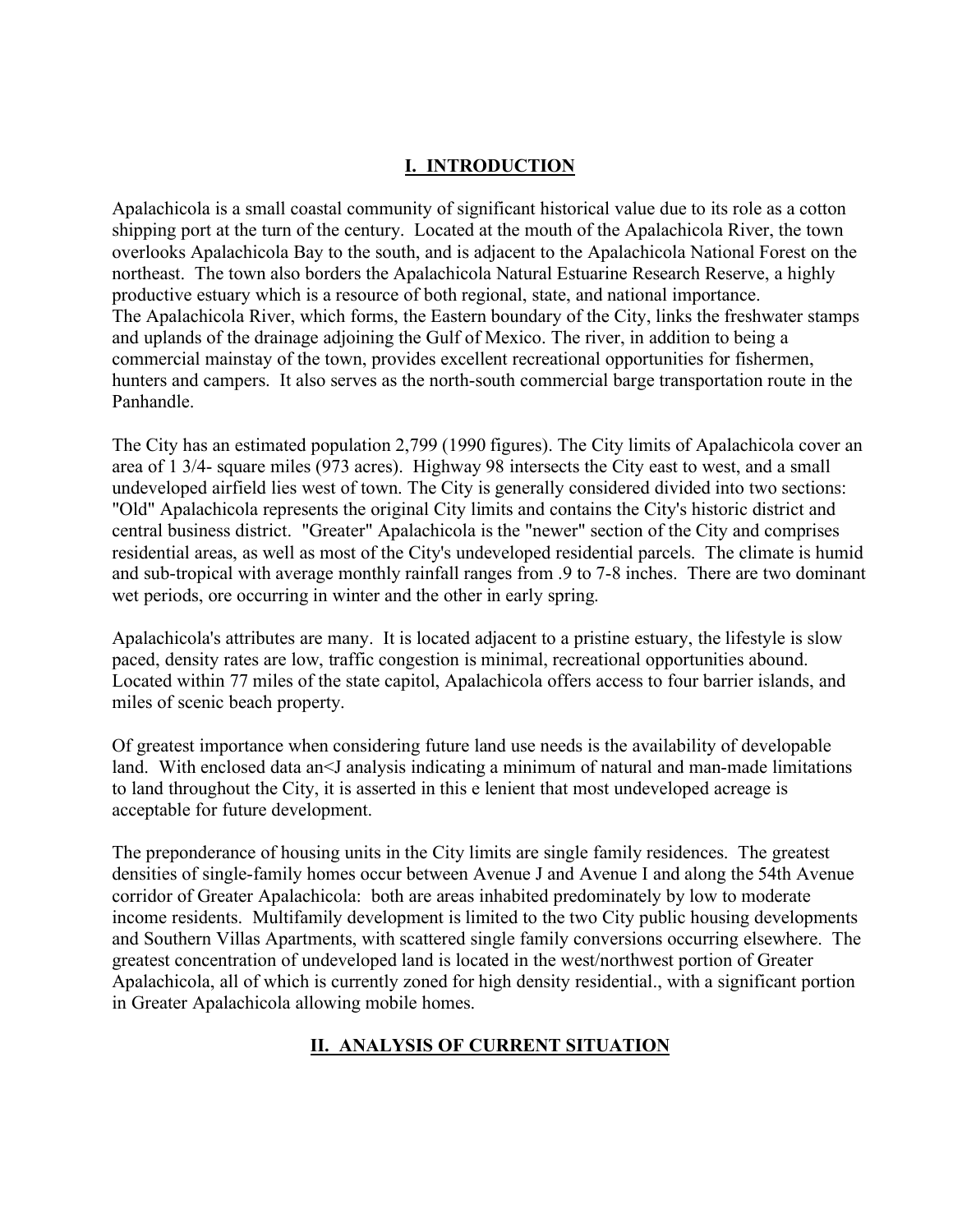There are certain general principles included in the goals, policies, and objectives of all the elements of this plan. Generally, these principles guiding development include the following:

I. Land development shall be guided so that the basic functions and productivity of the Apalachicola Bay Area's Natural Land and Water System will be conserved;

2. land development shall be consistent with a safe environment, adequate community facilities, a superior quality of life and a desire to minimize environmenta1 hazards.

3. Aquatic habitats avid wildlife resources of the Apalachicola. Bay Area shall be conserved and protected.

4. Growth and diversification of the local economy shall be fostered only if it is consistent with protecting the natural resources of the Apalachicola Bay Area.

5. Water quantity shall be managed to conserve and protect the Natural Resources, and Scenic beauty of the Apalachicola Bay.

6. The .quality of water shall be protected, maintained and improved for public water supplies.

7. No wastes shall be discharged into any water of the Apalachicola Bay Area without first being given the degree of treatment necessary to protect the water uses.

8. Stormwater discharged shall be managed in order to minimize their impacts on the bay system and protect the numerous uses of the bay.

The local Government Comprehensive; Planning and Land Development Regulation Act and Florida Administrative Code 9J--5 identify eleven generalized land uses, with other land use designation being optional. Those eleven categories are defined as follows:

### **Residential**

The residential classification refers to a parcel of land used specifically for housing and accessory activities, such as patios and of f -street parking. Residential land uses generally fall in to the fo11owing four categories:

Single-Family: A single housing unit designed to accommodate one family is categorized singlefamily.

Duplex: This subcategory refers to a single structure in which two families reside in separate residences.

Multi-Family: Multi-family refers to a single structure in which three or more families reside in separate residences.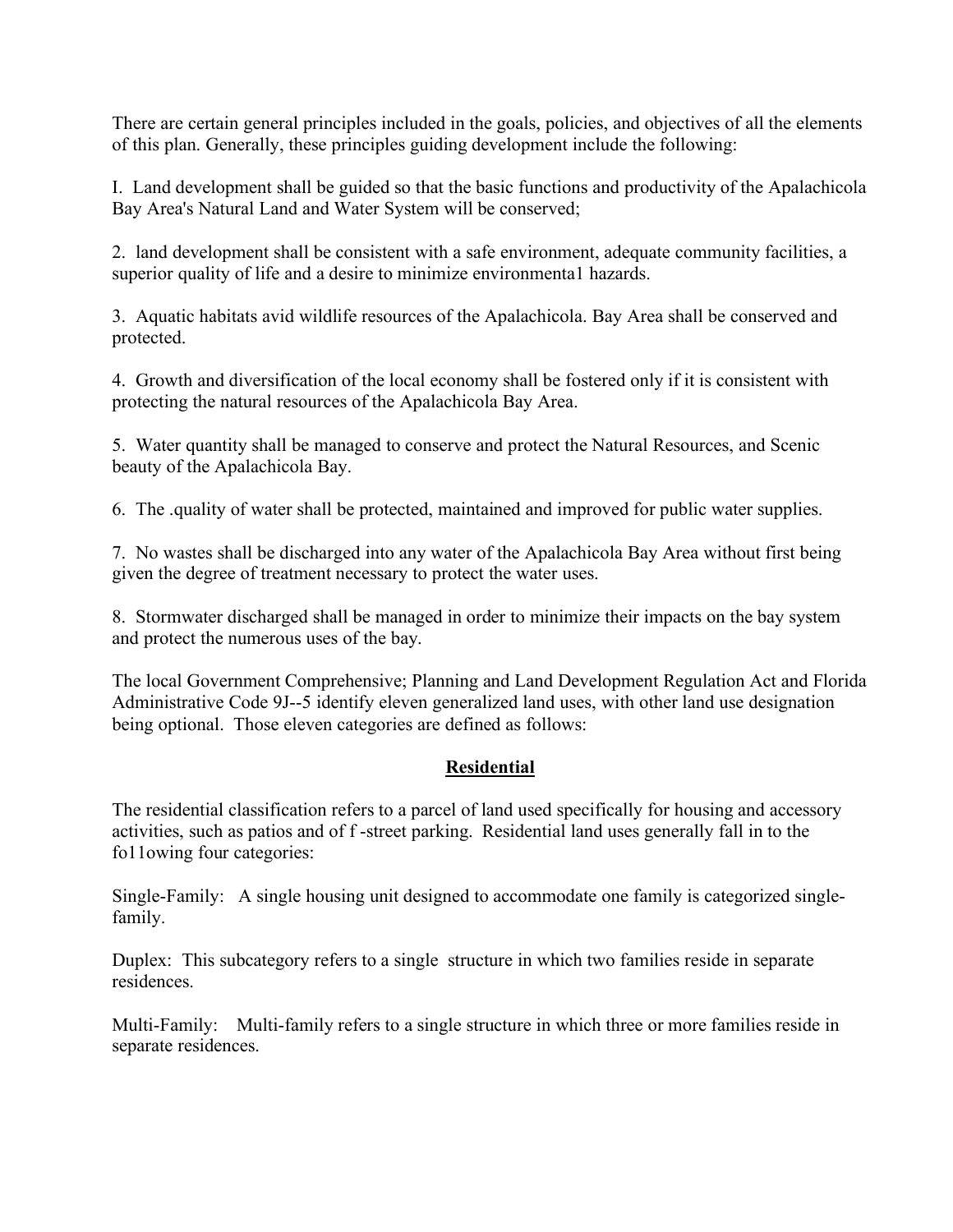Mobile Home: A lightweight structure designed to be transportable, usually occupied by one family or several individuals, is categorized as a mobile home.

#### **Commercial**

A commercial classification includes all structures which are used for general business., office, service, or other use where goods or services are made available to the general public. In this study, different types of Commercial activities, such as business offices, shopping centers, or hotels and motels, are not separated.

### **Industrial**

Refers to the activities within the land areas predominately connected with manufacturing,, assembly, processing or storage of products.

### **Agricultural**

Refers to activities which are predominately used for the cultivation of crops and livestock including: cropland; pastureland; orchards; vineyards; nurseries; ornamental horticultural area; groves; confined feeding operations; specialty farms; and silviculture (commercial forest). The raising of fowl for commercial purposes would also be considered as an agricultural use.

### **Recreational**

Refers to activities within areas where recreation occurs. This would include passive (e.g. picnicking) as well as active (e.g. softba11 fields) recreation.

### **Conservation**

Refers to areas designated for the purpose of conserving or protecting natural resources or environmental quality and includes areas designated for such purposes as flood control protection of quality or quantity of ground water or surface water, floodlplain management, fisheries management, or protection of vegetative communities or wildlife habitats.

### **Educational**

Refers to activities and facilities of public or private primary or secondary schools, vocational and technical schools, and colleges and universities licensed by the FDCE, including those areas of buildings, campus open space, dormitories recreational facilities or parking.

### **Public Buildings and Grounds**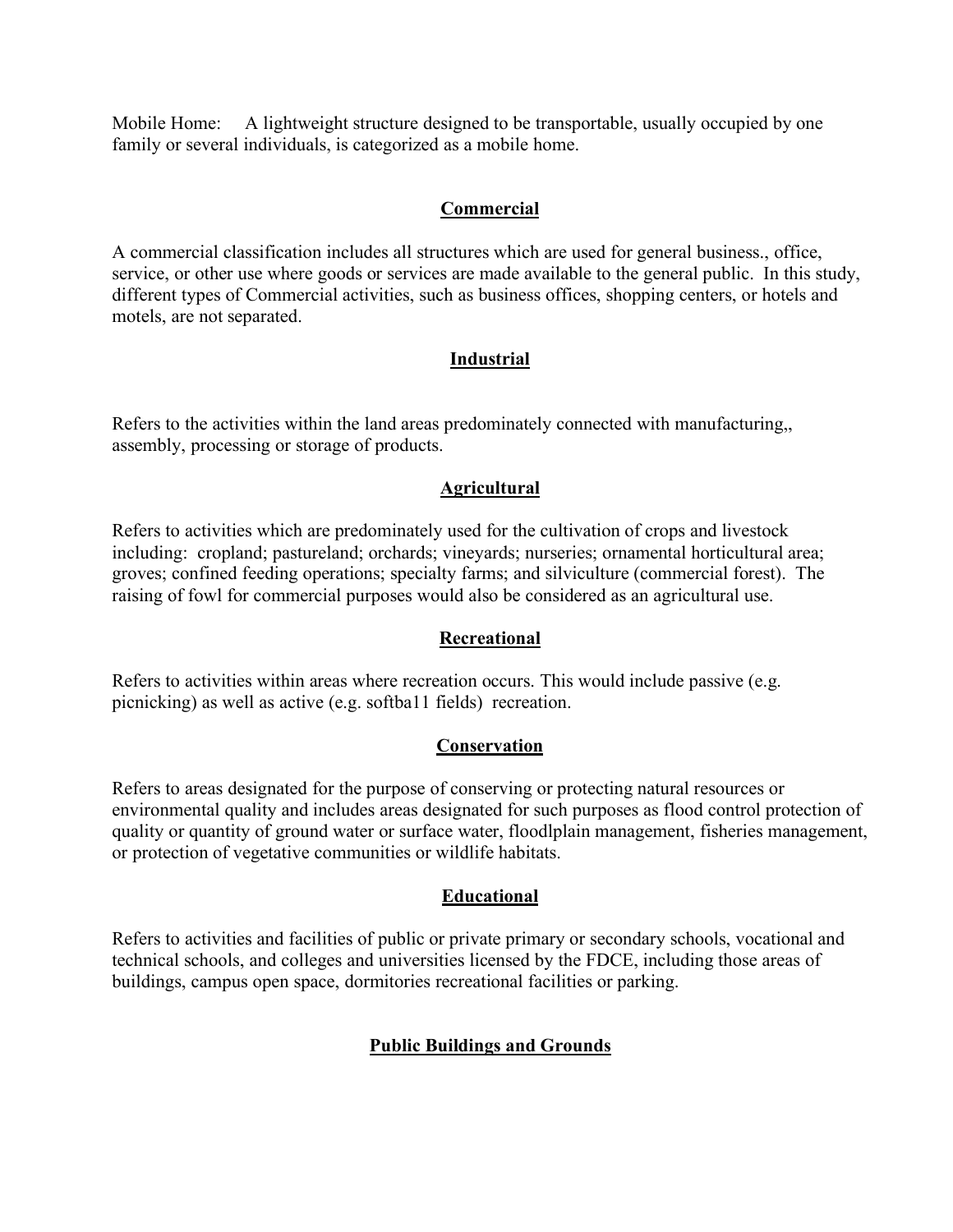Refers to structures or lands that are owned, leased or operated by a government entity, such as civic and community centers, hospitals, libraries, police stations, fire stations, and government administration buildings.

### **Other Public Facilities**

Refers to transportation systems or facilities, sewer system: or facilities, solid waste systems or facilities, educational systems or facilities, parks and recreational systems or facilities, and public health systems or facilities.

### **Vacant or Undeveloped Land**

Most applicable to urban areas (including small cities); i.e., it is usually defined as meaning vacant or undeveloped urban land. For most rural counties, fallow lands or silva use (i.e. agricultural use) will occupy what otherwise might be considered vacant or undeveloped land. In rural counties this category is most applicable in areas under transition from agric/silv use to urban development (e.g., between Quincy and Tallahassee) or where intensive coastal development is occurring (e.g. on Cape San Bias or St. George Island).

### **Historic Resources**

Refers to all areas, districts or sites containing properties listed on the Florida Master is the File, the National Register of Historic Places, or designated by a local government as historically, architecturally, or archaeologically significant properties.

#### **Apalachicola Land Use Categories**

There are five land use classifications within the City. They are as follows: residential, commercial, recreation, conservation, and public Facilities. There is no existing agricultural or industrial land within the city limits nor is any proposed in this element. For the purposes of this plan, the historic resources are shown as an overlay district on the existing and future land use map series (a more detailed discussion of historic resources is found in the historic preservation element). As permissible .by Florida Administrative Code 9J- 5, the educational. public buildings and other public facilities have been combined into one land use category entitled public facilities.

Table 1 summarizes the amount of land to be found in the various land use categories for the City of Apalachicola in 1989, and includes projections for the City of Apalachicola in 1989, and includes projections for 1995 and 2000. The current land use totals are reflected in the Existing Land Use Map: 1985, and the Future Land Use Map for the year 2000 population projections and land requirements necessary to sustain the projection (see the Future Land Use Element).

| Table 1<br>Acreage of Land Uses in Apalachicola by Year |          |             |             |
|---------------------------------------------------------|----------|-------------|-------------|
| Land Use Acreage                                        | 1989     | 1995        | 2000        |
|                                                         | (Actual) | (Projected) | (Projected) |
| Residential:                                            | 242.0    | 272         | 278         |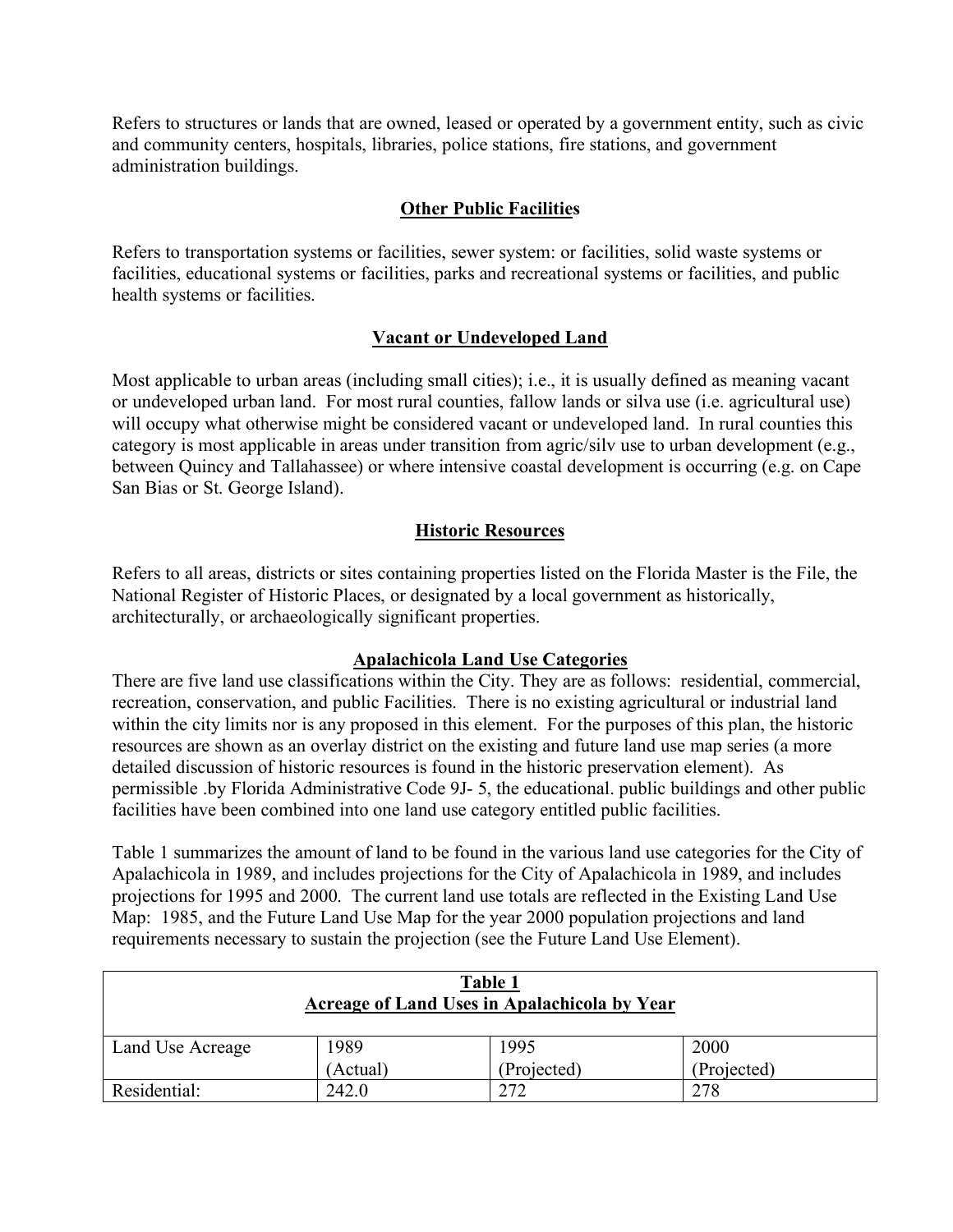| Residential/Mixed Use                                                                       | $\theta$ |                |          |  |
|---------------------------------------------------------------------------------------------|----------|----------------|----------|--|
| Commercial: General                                                                         | 31.2     | 35             | 36       |  |
| Industrial                                                                                  | $_{0}$   | $\overline{0}$ | $\theta$ |  |
| Recreation                                                                                  | 14.2     | 16             | 16       |  |
| Conservation                                                                                | $200+/-$ | $200+/-$       | $200+/-$ |  |
| <b>Public Facilities:</b>                                                                   |          |                |          |  |
| <b>Public Buildings</b>                                                                     | 29.5     |                |          |  |
| Schools                                                                                     | 22.8     | 58*            | $60*$    |  |
| Trans. Facilities                                                                           | $250+$   |                |          |  |
| Total                                                                                       | 302.3    |                |          |  |
| Agricultural                                                                                | 0        | $\theta$       | $\theta$ |  |
| Undeveloped/Vacant                                                                          | 188.7    | $\theta$       | $\Omega$ |  |
| Total                                                                                       | 978.4    |                |          |  |
| Source: Apalachicola Planning Department, BEBR, DCA calculations. (methodology explained in |          |                |          |  |
| analysis section)                                                                           |          |                |          |  |
| *includes public buildings and educations                                                   |          |                |          |  |

Commercial land use, which is of primary concern to this element, will be outlined in more detail than other uses. There are 31 acres of land within the City which are currently being used for commercial purposes. The commercial category comprises.3 percent of the use of all land within the City. The commercial category includes land used for retail and wholesale trade, offices, hotel, motels, restaurant, service outlets, automobile service stations, and repair facilities. It also includes land used for seafood processing and distribution warehousing and storage.

Commercial land use in Apalachicola is described by the following levels of intensity: the commercial business district with its dense arrangement of early 1900 structures used for offices and retail stores and seafood processing; commercial nodes such as highway strip commercial where retail trade is clustered along a major arterial, and; scattered neighborhood business such as convenience stores and service stations.

Of the 31 acres of commercial land within the city limits of Apalachicola, highway strip commercial accounts for 6.5 acres which is confined to the western, or Greater, Apalachicola region. The remaining 25.1 acres are dispersed throughout eastern or Old Apalachicola in the form of the central business district which accounts for approximately 10.6 acres; and 6.5 acres of neighborhood convenience facilities.

As identified in the Table 2, there are 168 commercial businesses locate within the City's entire 31 acre commercial land use classification.

In Apalachicola, most commercial development is typified by low-intensity land use. Retail, restaurants, hotels, service stations, offices and services, auto repair, and small grocery stores are typical of both the central business district and highway commercial district.

Seafood processing and distribution, also considered a low intensity land use is almost entirely limited to the central business district, specifically along the riverfront,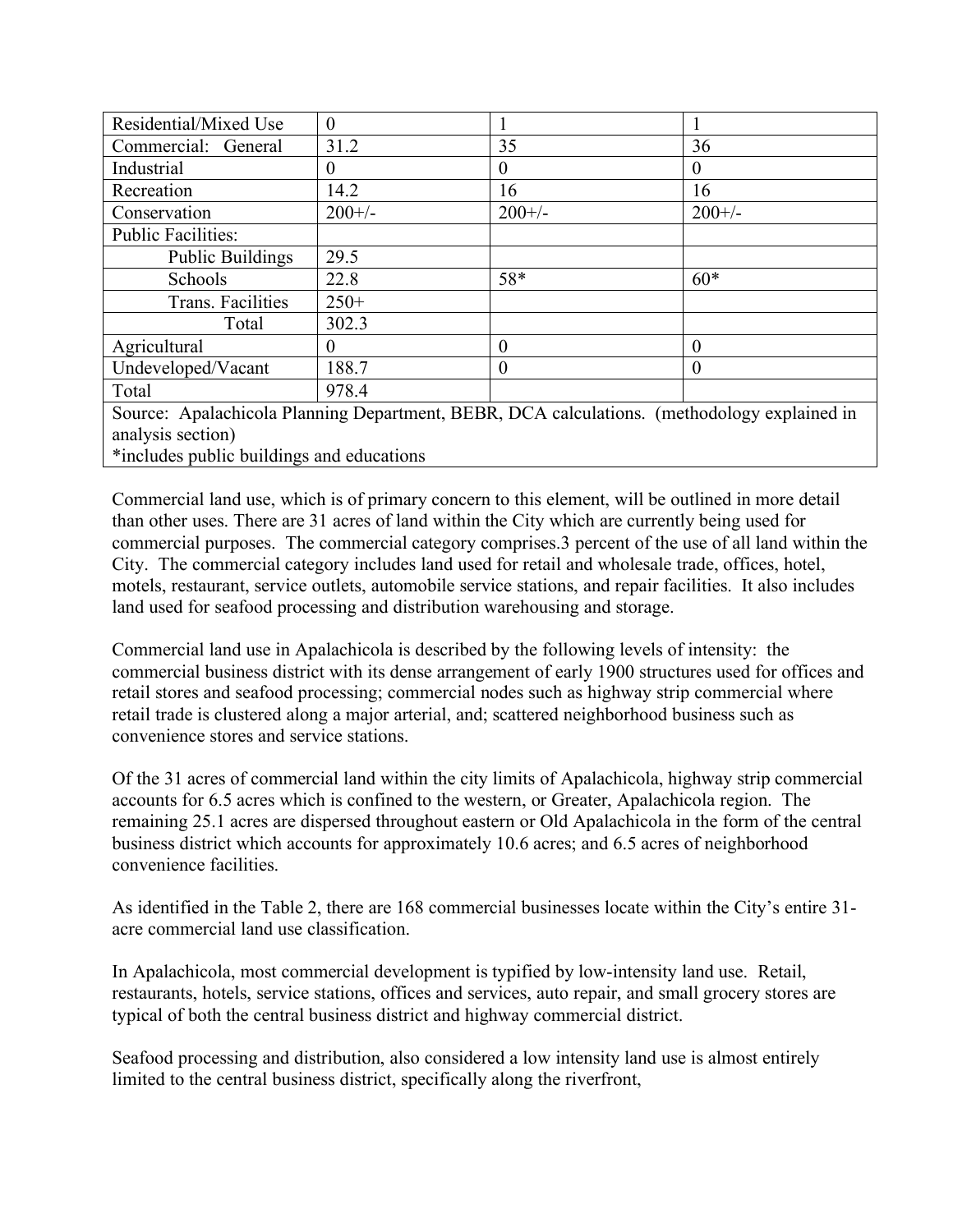There is no intense commercial development within the City, as there are no shopping malls inside the city limits of Apalachicola. In fact, very little commercial development is found outside the central business and highway commercial district.

Future commercial development is anticipated to occur in two places based on district growth trends within the city. The first (and preferred) place will be a continued infill of the central business district. Throughout the central business district, there exists many various structures that could easily be redeveloped for commercial activity. There is a minimum of 18 deteriorated buildings in need of renovation or removal. This would free a considerable amount of commercial property for infill redevelopment. Second, as the city continues to grow toward the west, (a result of residential infill; it is anticipated that more commercial facilities will locate just outside the City limits. There are few neighborhood convenience facilities, such as convenience stores and service stations within the Greater Apalachicola region. As the Greater Apalachicola region develops however the need for additional neighborhood convenience facilities may become evident.

| Realty:                                      | 3              |
|----------------------------------------------|----------------|
| Century 21 St. Marks Realty                  |                |
| Franklin Realty of Apalachicola, Inc.        |                |
| Sandbar Realty, Inc.                         |                |
| Professional                                 | 10             |
| Dodd Title Co., Inc.                         |                |
| Browne Appraisal Services, Inc.              |                |
| <b>Architect Willoughby Marshall</b>         |                |
| Granger, Santry, Mitchel and Heath           |                |
| Shuler & Shuler                              |                |
| <b>Watkins and Russell</b>                   |                |
| Garlick & Associates, Dan                    |                |
| Newman Marshall                              |                |
| Baskerville Donovan Engineers, Inc.          |                |
| Kissinger Campo and Associates, Inc.         |                |
| Insurance:                                   | 14             |
| <b>AIU-Insurance Company</b>                 |                |
| American Public Life Insurance Company       |                |
| Atlanta Life Insurance Company               |                |
| Cook Insurance Agency, Inc.                  |                |
| Ford Life Insurance Company                  |                |
| Loyalty Life Insurance Company               |                |
| Mark's Insurance Agency Inc.                 |                |
| State Farm Fire & Casualty Insurance Company |                |
| State Farm Mutual Automobile Insurance       |                |
| Company                                      |                |
| Medical:                                     | $\overline{7}$ |
| Nichols Clinic                               |                |
| Sreebutra, Chal, MD, PA, Inc.                |                |

#### TABLE 2 APALACHICOLA COMMERCIAL ACTIVITY BY TYPE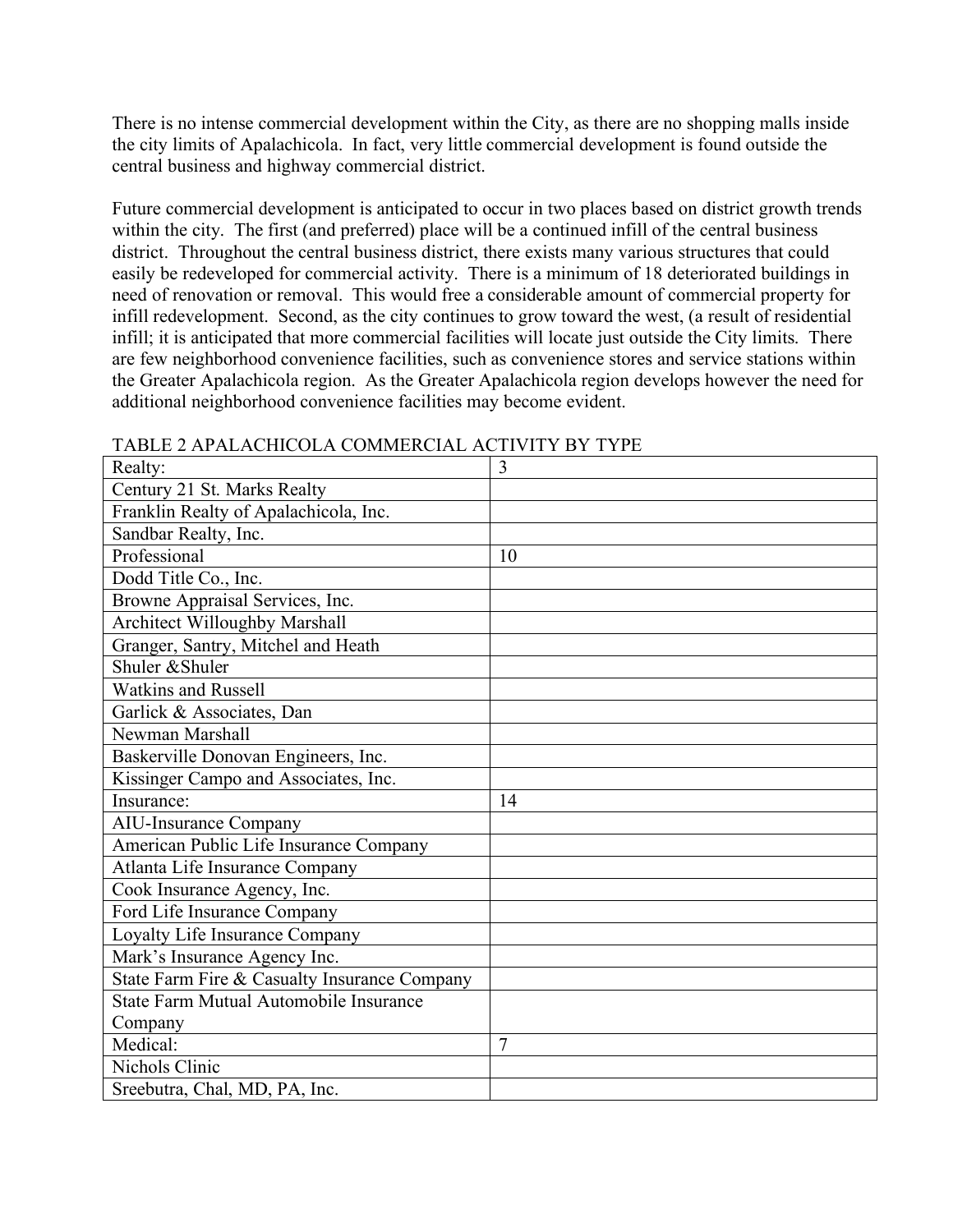| Hosea, Dr. Richard                     |                |
|----------------------------------------|----------------|
| Saunders Chiropractic Center           |                |
| Apalachicola Health Care Center        |                |
| Weem's Memorial Hospital               |                |
| Padgert, James A, Jr., DDS.            |                |
| Restaurants:                           | $\overline{7}$ |
| Flat Top Restaurant                    |                |
| Risa's Pizza                           |                |
| The Pot Restaurant                     |                |
| The Red Top Restaurant                 |                |
| The Grill                              |                |
| Gibson Venture                         |                |
| Frog Level Marine                      |                |
| Seafood:                               | 12             |
| Apalachicola Premium Scallop Co., Inc. |                |
| Bayside Shellfish, Inc.                |                |
| Bodiford Shrimp Co., Inc.              |                |
| D & G Seafood                          |                |
| Leaving Seafood, Inc.                  |                |
| <b>Quality Seafood</b>                 |                |
| Raffield Fisheries                     |                |
| San fran Seafood                       |                |
| Taranto and Son Seafood, Joe           |                |
| Ward and Son Seafood, Buddy            |                |
| Water Street Seafood, Inc.             |                |
| Building Contractors, Services:        | 29             |
| James Donoly                           |                |
| Franklin Electric                      |                |
| Dans Electric Service                  |                |
| <b>Edwards and Sons</b>                |                |
| C&C Plumbling and Electric             |                |
| Glen Prickett                          |                |
| Roman A. Claude                        |                |
| <b>Furniture Wholesalers</b>           |                |
| Charles E. Harris                      |                |
| Apalachicola Window Company            |                |
| Apalachicola Building Supply           |                |
| Sizemore's Ace Hardware                |                |
| Power's                                |                |
| Raymond Parrish                        |                |
| James Tillman                          |                |
| <b>Cummings Plumbing</b>               |                |
| Donna's Plumbing                       |                |
| Sasnett Plbuming Co, Inc. E.W.         |                |
| Daniel Cole                            |                |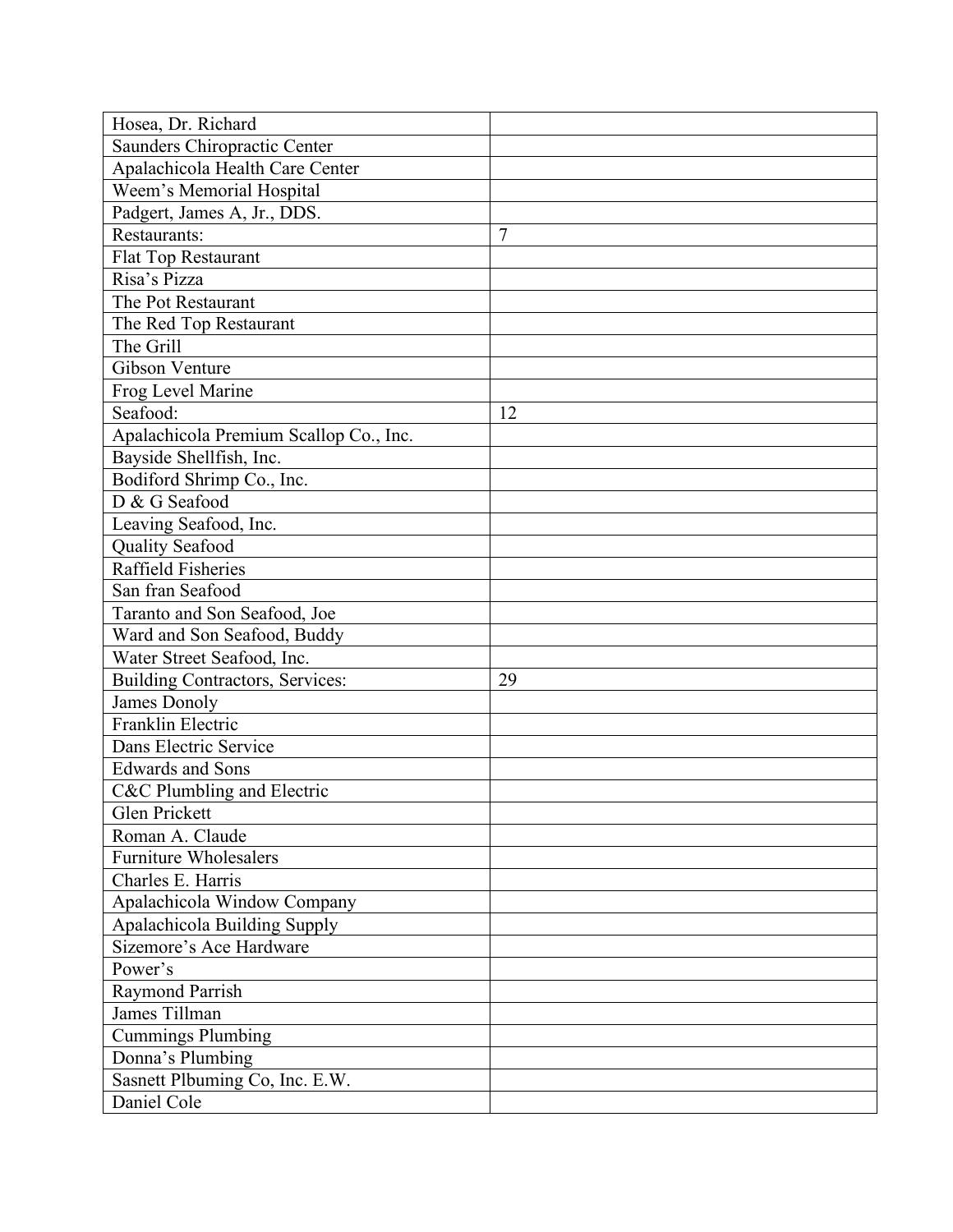| James Conoley III                         |                |
|-------------------------------------------|----------------|
| James Thomas Conoley                      |                |
| Mike Parrish - General Contractor,        |                |
| Polaronis Construction                    |                |
| Robert L. Siprell                         |                |
| Darrell Ward Builders                     |                |
| McCormick Contracting Company             |                |
| Dearing Service Company                   |                |
| <b>Driesbach Construction</b>             |                |
| Motel/Hotel/Inns:                         | 6              |
| Apalachicola Motel                        |                |
| Magnolia's - A Guest House                |                |
| Rainbow Incorporated                      |                |
| Rancho Inn                                |                |
| Pink Camellia Inn                         |                |
| Gibson Inn                                |                |
| Marine Supply:                            | 3              |
| Miller Marina, Inc.                       |                |
| Wefing's Marin                            |                |
| Apalachicola Marine Works and Supply      |                |
| Pharmacy:                                 | $\overline{2}$ |
| Kennedy Drugs, Inc.                       |                |
| Lanier Pharmacy                           |                |
| Automotive Sales/Service/Parts:           | 8              |
| Cook Motor Company                        |                |
| Gulf Ford, Inc.                           |                |
| Pendleton 96                              |                |
| Phil's Service Center                     |                |
| River city Gulf                           |                |
| Apalachicola Auto Parts                   |                |
| Maxwell tire and Batter                   |                |
| Red's Temko Service                       |                |
| Retail:                                   | 17             |
| Pied Piper                                |                |
| Seahorse Gift and Florist                 |                |
| Peddler Cover Variety Store and pawn shop |                |
| Mariam Louise                             |                |
| Apalachicola Adventures                   |                |
| 8 <sup>th</sup> Street Flea Market        |                |
| Neighbors Furniture                       |                |
| <b>Sandpiper Antiques</b>                 |                |
| Market Street Market                      |                |
| Family Dollar Store, Inc.                 |                |
| Long Dream Gallery                        |                |
| The Outrigger                             |                |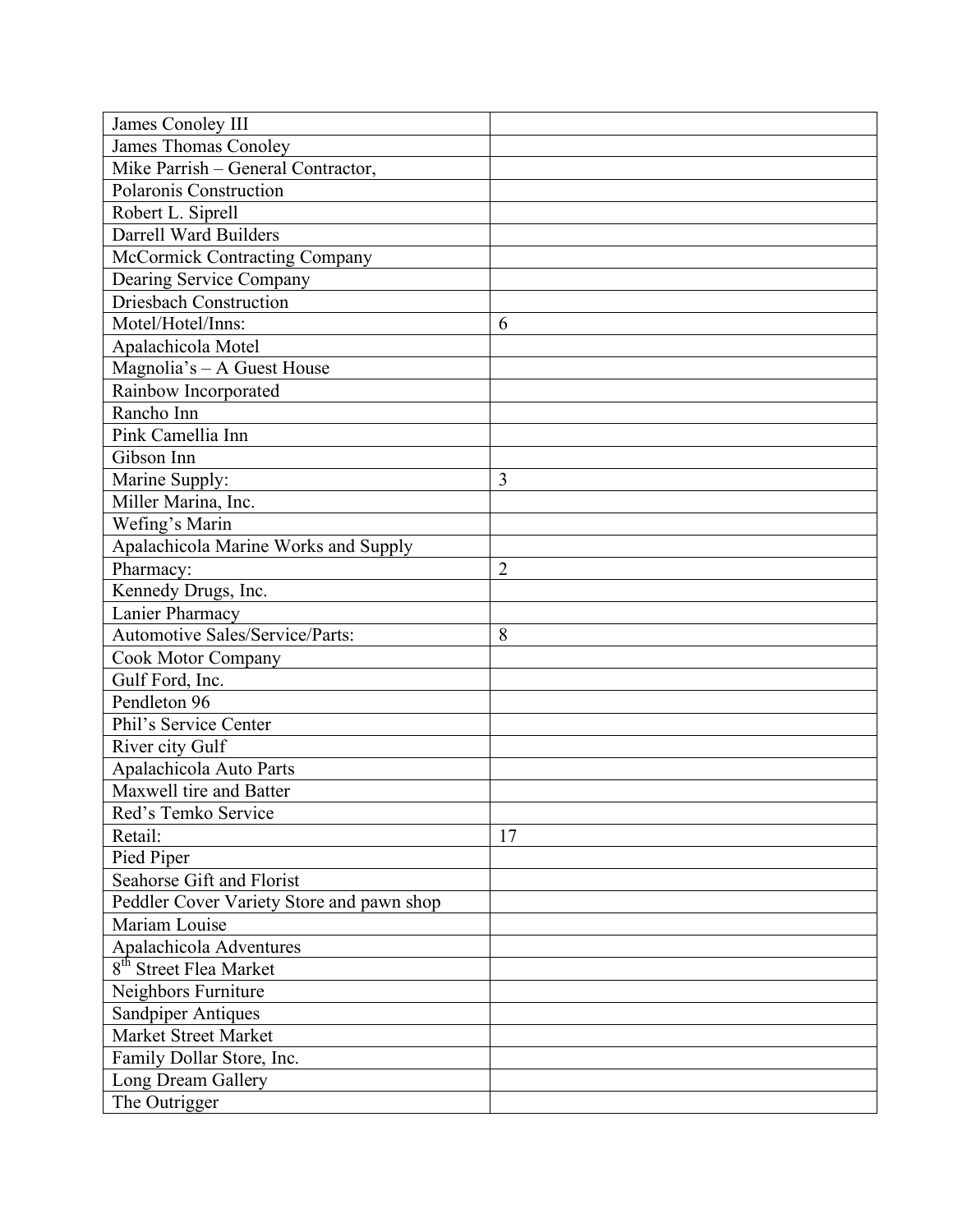| Jr. Food Store #20 and #52              |    |
|-----------------------------------------|----|
| Camouflage Shop                         |    |
| Mary's Jewelry                          |    |
| Red Rabbit                              |    |
| Isabelle's Economy Store                |    |
| Miscellaneous:                          | 41 |
| Apalachee Electronics                   |    |
| St. Joseph Telephone and Telegraph, Co. |    |
| Multivision Cable TV                    |    |
| Professional Paint and Body             |    |
| Middlebrooks Funeral Home               |    |
| Long's Video                            |    |
| Scarabin's Barter Shop                  |    |
| Headquarter's                           |    |
| Clipper Shop                            |    |
| Mane Salon                              |    |
| <b>Starfire Lounge</b>                  |    |
| <b>Apalachicola Bottling Company</b>    |    |
| <b>C&amp;C</b> Photo                    |    |
| Tri-County Refuse                       |    |
| Spartan Car Wash, Co.                   |    |
| Argus Services, Inc.                    |    |
| Apalachicola Martial Arts               |    |
| Cut Rate Whiskey Store                  |    |
| Computer Data Packet Manufacturing, Co. |    |
| Siler-Sunlight Stained Glass Studio     |    |
| <b>Green Lantern</b>                    |    |
| Apalachicola Times                      |    |
| The Green House                         |    |
| Dan Garlick Properties                  |    |
| Southern Villas of Apalachicola, Ltd.   |    |
| <b>Pam Nobles Studios</b>               |    |
| Clown Around Day Care                   |    |
| <b>Big A Cleaners</b>                   |    |
| <b>Bon Ton Cleaners</b>                 |    |
| Florida Power Corporation               |    |
| Pete's Oasis                            |    |
| M & M Qaulity Monument Company          |    |
| Laing Photography                       |    |
| <b>WOYS Radio Station</b>               |    |
| Gander, J.V. Distributors, Inc.         |    |
| West Florida L.G. Gas                   |    |
| Maries Laundryland #                    |    |
| Rhodes Laundry                          |    |
| Banks:                                  | 3  |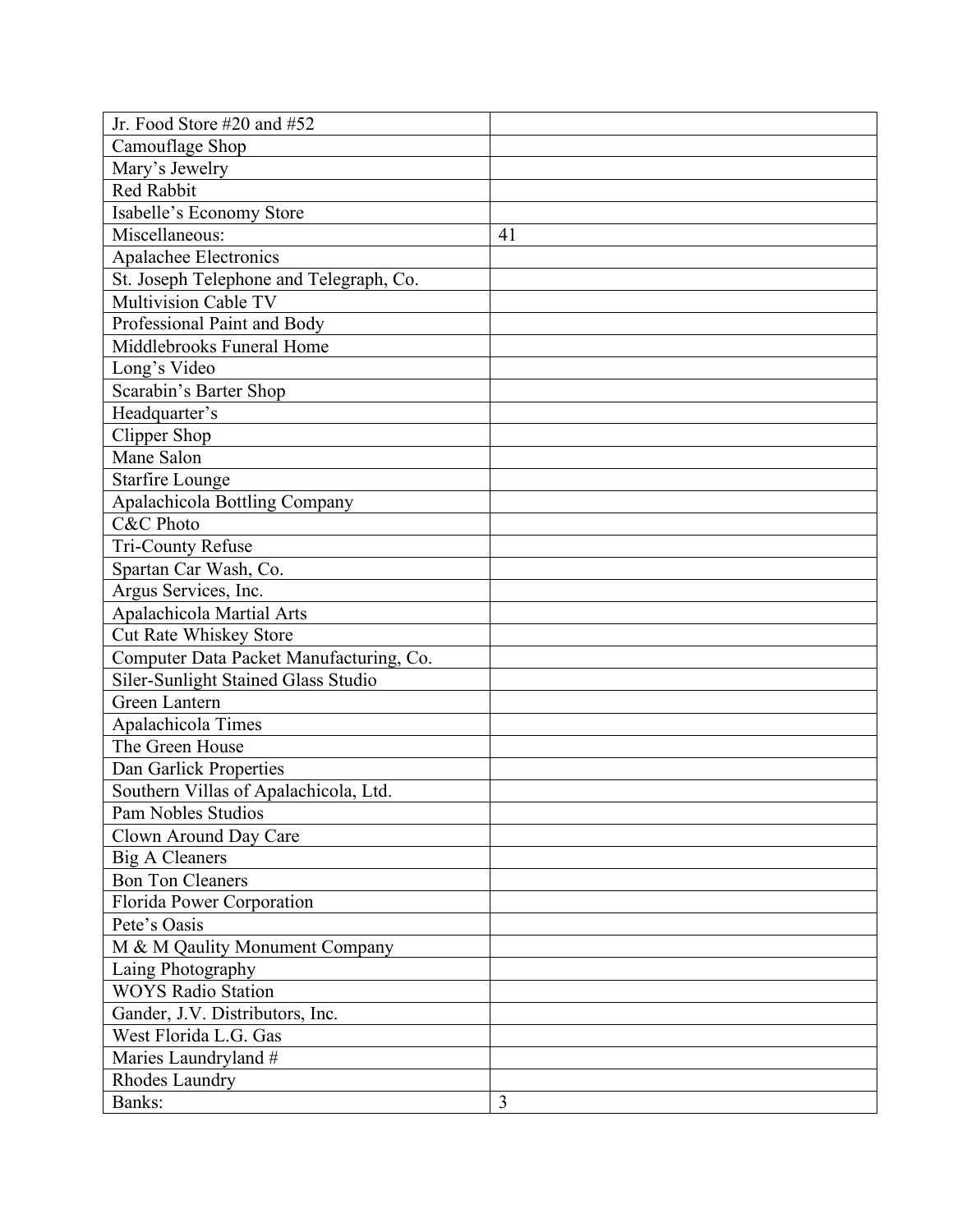| Apalachicola State Bank         |  |                                          |     |      |
|---------------------------------|--|------------------------------------------|-----|------|
| <b>Gulf State Bank</b>          |  |                                          |     |      |
| <b>Citizens Federal Savings</b> |  |                                          |     |      |
|                                 |  |                                          |     |      |
| Total                           |  |                                          | 162 |      |
| SOURCE:                         |  | Apalachicola City Administration Office, |     | 1989 |

|  |  | Table 3: Commercial Land Use/Intensity |  |  |  |
|--|--|----------------------------------------|--|--|--|
|--|--|----------------------------------------|--|--|--|

| Type                                           | Maximum Lot Coverage | Acres |  |
|------------------------------------------------|----------------------|-------|--|
| Highway and Neighborhood                       | 60%                  | 13    |  |
| Commercial                                     |                      |       |  |
| General Commercial (Central                    | 80%                  | 10    |  |
| <b>Business District</b> )                     |                      |       |  |
| Seafood Commercial                             | 100%                 | 8.6   |  |
| (Riverfront)                                   |                      |       |  |
| Total                                          |                      | 31.6  |  |
| Sources: City of Apalachicola Zoning Ordinance |                      |       |  |

As indicated in Table 3, the intensity of land use, while low overall, varies with the use of land. For example along the riverfront); the downtown central business district, seafood processing establishments are permitted 100% lot coverage to maximize the use of the riverfront for water dependent activities . As you move away from the river, however, the lot coverage or intensity restrictions increase to areas where lot coverage is limited to 60% in the neighborhood highway commercial areas,

### III. SUMMARY

It is generally agreed that development should be associated with present economic activity and that it should occur on a deliberate or controlled rather than a rapid basis. A need to stimulate the City's economy is diversification of industry., expansion of the seafood industry and expansion of the sport fishing activity. An earlier historic preservation plan was rejected by the community. It is concluded that a short-term limited program is more realistic and within the realm of City accomplishment and fiscal responsibility. Long— term goals and objectives should be included as an integral part of any short term historic preservation program.

The seafood industry, the backbone of the City's economy, should certain be preserved, improved, and expanded, including such techniques as mariculture and oyster bar development programs. Such industry expansion would create more jobs; improve wages and the standard of living; preserve the seafood resources through improved harvesting and marketing techniques; provide a general physical upgrading of the business establishments; create an atmosphere- of friendly competition, improve the business and management practice; and encourage an industry investment and re-investment program.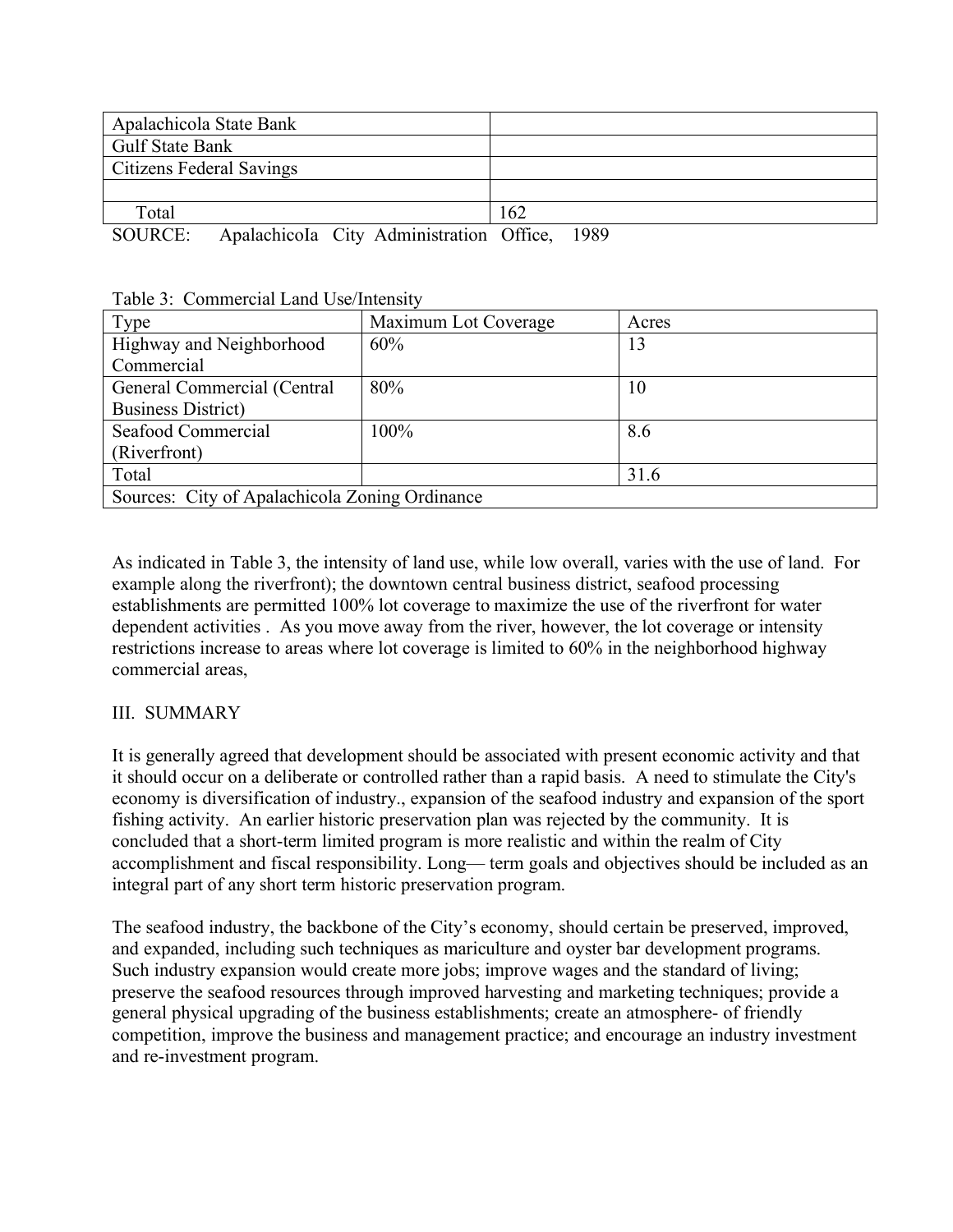There is a demand for an expanded sportfishing activity. Development of such expanded activity nshould be the responsibility of private enterprise. Although, one alternative for development includes; utilization of the City owned property as the location for such operations. Opportunities for the diversification of industry should be directed toward the seafood industry and tourism, and include possibilities of seafood canning and processing plants, and tourist oriented sportfishing., commercial-recreational boating attractions, and the historic preservation and marine museum

Advantages associated with a marina museum include a tourist attraction or supplementary activity of the seafood industry. It also affords an excellent opportunity to develop an educational program oriented to the biological sciences for purposes of upgrading the quality of the labor force which would, in turn, satisfy the contemporary technological science associated with marine life and the seafood industry.

In conclusion, it; appears' that the seafood industry should continue to be the basic component for deriving economic activity but good opportunities exist for the development of marine oriented activities to attract tourism, the number one economic activity in the State.

There are four alternatives available to the City of Apalachicola regarding an approach to economic: development. The first is do nothing." Under such a program, the City would continue under the same lethargic pattern until some new factor is introduced which could result in the total disruption of the economy because of the lack of foresight and planning.

The second approach includes effort toward attracting a completely new industry to improve the economy. The most distinct advantage is the creation of new job opportunities. One significant disadvantage includes unrelated competition for the labor force which could seriously effect the almost-seasonal employment attitude existing in the seafood industry. A second disadvantage is the success in acquiring such an industry due to the general inaccessibility (transportation) problems and this general, attitude of the community regarding types of industry and rate of economic growth .

The third approach encourages the expansion of the present activity and supplementation with marine oriented activities such as sports-fishing., commercial and recreational boating, and historic: preservation, marine museum,, all tourist-oriented and again the number- one economic generator in the State. The single -greatest advantage in this approach is that such an economic program is most consistent with community attitude. It also utilizes the existing natural resources and would assure a more slow deliberate rate of growth as is desired.

The fourth approach cou1d be a combination of numbers two and three.

In many respects, the economy of Apalachicola resembles that of many other small towns, consisting largely of trade, services, and government activity. Retail trade has not prospered, due to the low level of buying power in Apalachicola which is insufficient to support development and maintenance- of attractive retail facilities.

While the Apalachicola economy is considered in a regional context., the scale of development is remarkably small relative to the potentia1 which exists. The City is well located to take advantage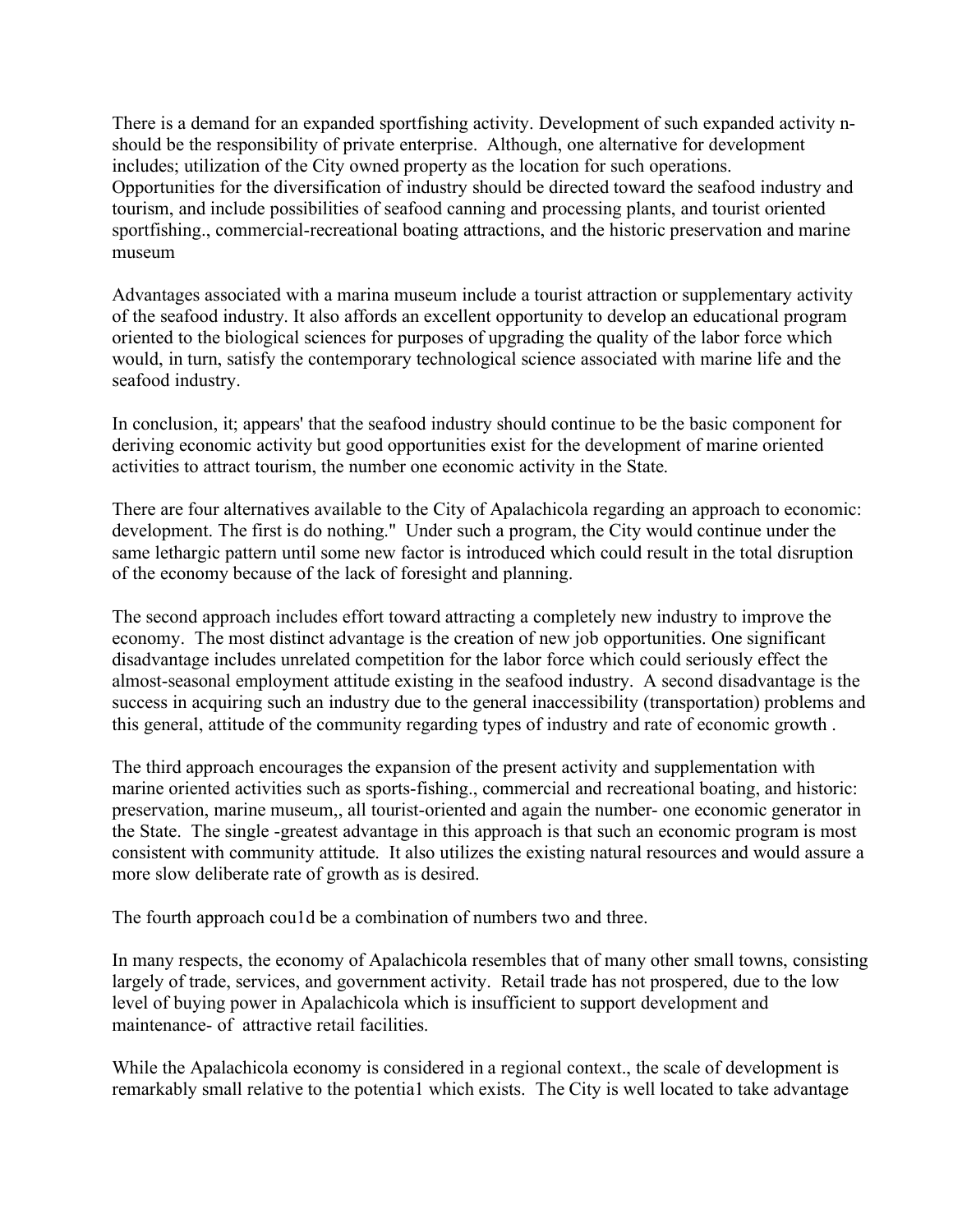of four water-related natural resource-:\* s (1) The offshore area south of Apalachicola offers some of the best deep-sea fishing in the entire? Gulf, (2) This barrier islands, particularly St. George's Island, contain many miles of excellent beaches, (3) The Bay is one of the mo-at productive shellfishing areas in the United State's., ('-<•) The Apalachicola River has been a well-known fresh water fishing area for many years.

The slowness of Apalachicola to assume a central role in these? activities can be attributed largely to three factors. First,' industrial development related to seafood has been discouraged by the tradition of independence' on the part of •Bay area fisherman, which resist regimentation., and by the general feeding that industrial development may have negative impacts on environmental conditions,, shellfish production, the quality of life, and labor force conditions. Second,, there has been relatively little public investment of the types which would encourage -linkage of these activities to the Apalachicola economy — -for example., investment in dockage and loading facilities. Third, and most importantly, the support services available in Apalachicola have not attained the threshold levels necessary for spontaneous economic development. This applies especially to commercial fishing, sportfishing , and other tourism. The support services necessary for offshore commercial fishing include marine supplies and repair services, and facilities for unloading, processing, and shipping of cargo. In the case of sport fishing and tourism, the relevant support facilities include overnight accommodates, restaurants, shopping, and diversions/activities, as well as primary recreation services such as charter boat operations. There has been some improvement in this latter area over the last several years. The difficulty at present is that facilities in Apalachicola cater effectively to only one activity—fishing Tourist and recreational expenditures in Apalachicola thus tend to be limited to single—purpose fishing trips and brief stopovers by persons on their way to or from other destinations. Family vacations are effectively ruled out by the fact that there is little to do but fish.

These observations have a number of important implications for the future of Apalachicola, and the manner in which future growth can be shaped by public actions. It is felt that substantial economic growth in the Apalachicola area will occur; the primary question is when. Second, any development program, for Apalachicola should consider growth trends and prospects in Franklin County as a whole. In order to achieve spontaneous growth, it may not be necessary to attain threshold activity levels in Apalachicola proper. Third, given existing demand conditions and the importance of threshold effects, there appears to be little cause for tourist and recreation-related businesses to fear new competition. Each new establishment will increase the "draw" of the area as a whole and thus should not reduce the patronage of existing businesses. A larger number of visitors should actually increase the overall volume of business. Given these considerations, it is clear that the Apalachicola Economic Development Program should be carefully coordinated with steps taken by the County Planning Commission.

Other types of action which should be considered are historic preservation and revitalization of the central business district. Preservation and rehabilitation of historic structures will ultimately be very important for Apalachicola, but the immediate return to the community of investments of this nature is relatively low. It is therefore recommended that historic preservation efforts be viewed as a longterm process of community development rather than as a front-end expenditure to increase the tourist trade. With regard to revitalization of the business district, the best policy would appear to be a holding action in which steps are taken to prevent further deterioration. Over the long run, the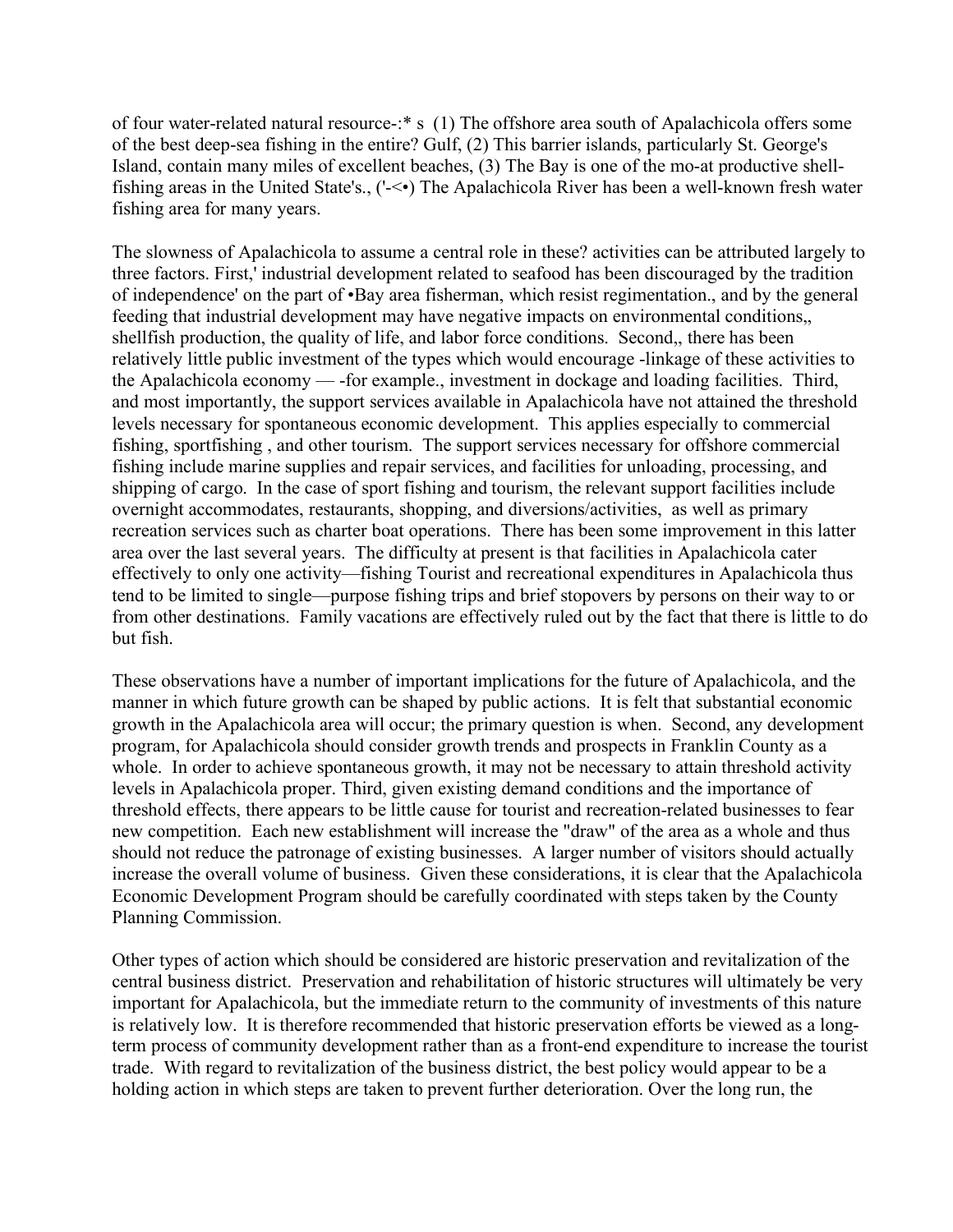quality of the downtown area should upgrade naturally through private decisions and investments which are made in response to increased demand.

A possibility for long —term joint City/County action could be to enhance the role of the Apalachicola Airport. A demand for this facility develops, runway maintenance and rehabilitation should take place so that a wide variety of aircraft can be accommodated. A very limited terminal and traffic control facility could be constructed, along with additional aircraft service areas.

In summary, this covers .a synopsis, of the results of a number of alternatives studied and can serve. as a transition regarding a action program and implementation recommendations to the commission of the City of Apalachicola for action.

Administrative steps to be accomplished in the implementation of a program need to be established, and an outline of procedures to be used in its implementation. Implementation and operational procedures of the various other City and County agencies' programs'wi11 need to be developed and presented for consideration and evaluation.

# **IV. ECONOMIC DEVELOPMENT GOALS, OBJECTIVES, AND POLICIES**

GOAL: To provide a enhanced and diverse economic base which affords Apalachicola and its residents a maximal amount of economic opportunity.

Objective 1: Encourage the conservation and enhancement of those natural and cultural resources which Represent the foundations of the city's seafood, recreation, and tourist oriented economy.

Policy 1.1: All development shall be consistent with environmental protection policies in the Future Land Use, Coastal, and Conservation Elements.

Policy 1.2: Promote the preservation and, restoration of marine ecosystems affecting commercial, recreational, and seafood harvesting by considering:

a. Raising the quality of bay waters by improving wastewater treatment consistent with goals, objectives, and policies of the Sanitary Sewer Plan.

b. Encouraging the restoration of altered coastal wetlands.

Policy 1.3: Increase public awareness about access to recreational shellfishing areas and other fishing activities.

Objective 2: The Apalachicola City Commission will establish an Economic Development Commission whose chief mission shall be to ensure that the principles and guidelines for economic: growth and prosperity set forth in this plan are achieved.

Policy 2.1: The express purpose of the duties and powers o-the Economic: Development Commission shall be designed to implement the policies and procedures set forth in this plan and in State planning law, and shall include but not be limited to the following areas of responsibility: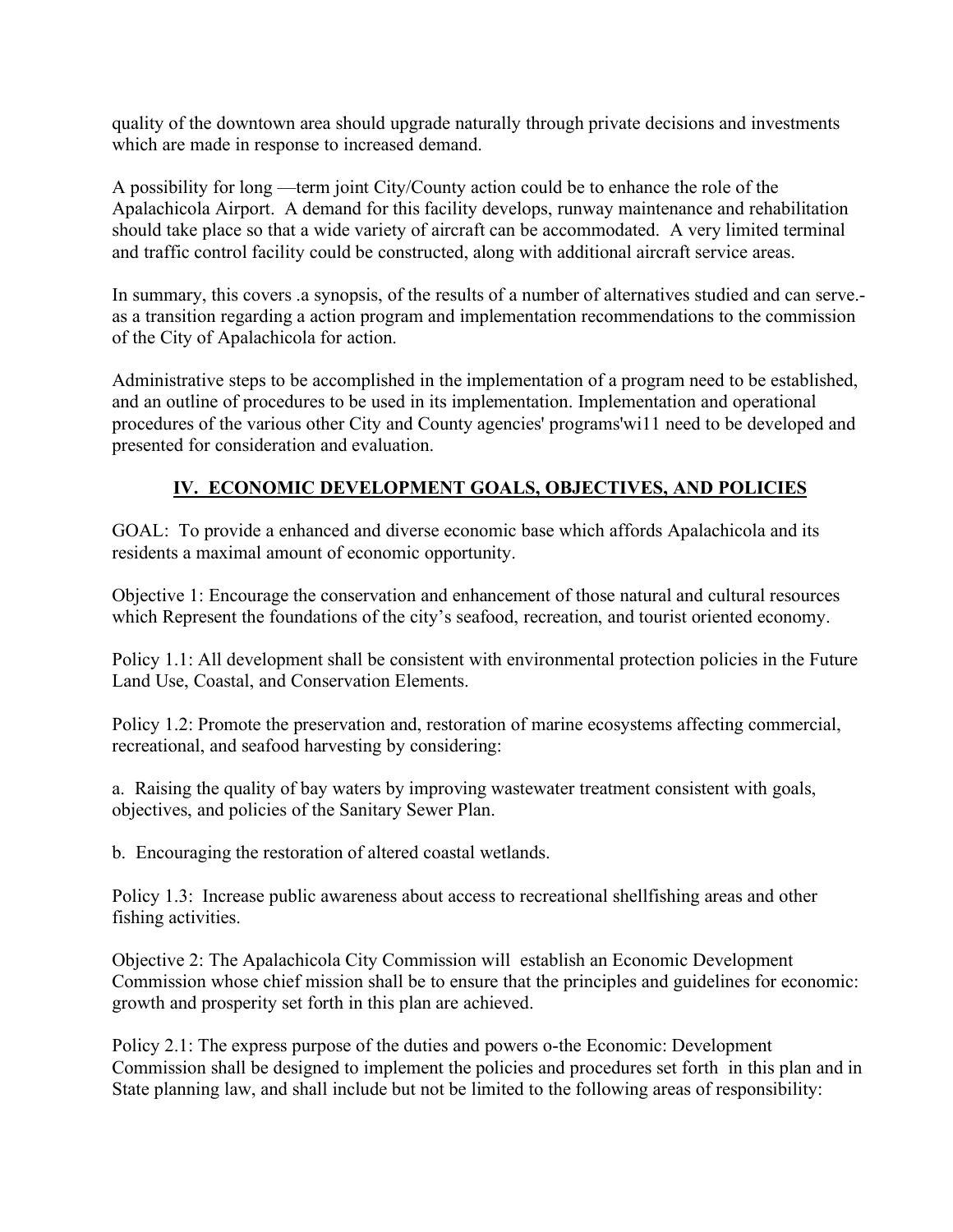a. Prepare and present a comprehensive manual "State of the City of Apalachicola's Economy report for the city commission that reviews the economic indicators of the local economy and the impact of economic development efforts on the goals and objectives outlines in this plan.

b. Facilitate and participate in the coordination of economic development activity by assisting in the integration of the resources of education Institutions, government, utility services, and others to aid in the development of a positive business and working climate.

c. Advises the Local Planning Agency and the City Commission en economic development issues that affect comprehensive planning and land development regulation activities.

d. Participate in the review of grant proposals relating to economic development.

Policy 2.2: The commission will encourage expansion of existing industry and/or development of new business and industry in appropriate locations within designated urban clusters or other appropriate area; in order to maximize the use of existing public services and infrastructure.

Policy 2.3: The Economic Development Commission shall continue and enhance programs which assist existing companies in expansion efforts and annually report existing industry expansions.

Policy 2.4: The Economic Development Commission shall encourage a program of economic diversification to mitigate the impact of any significant economic downturns in current industries.

Policy 2.5: The Economic Development Commission shall coordinate with the Northwest Florida Regional Planning Council concerning regional economic development by meeting not less than quarterly beginning no later than July 1, 1991,

Policy 2.6: The Economic Development Commission shall seek the input of other city departments/divisions with regard to the Commission's promotional endeavors. City departments/division shall assist the Economic Development Commission in their efforts where applicable.

Objective 3: The City shall ensure that land is allocated for future commercial/light industrial land uses to allow for a viable economy.

Policy 3.1: The City Planning Division shall encourage the location and clustering of major commercial and industrial activities according to the following guidelines:

a. With access to appropriate utilities (water, sewer, electricity, gas, telephone) or to allow for provision of these utilities;

b. With access to transportation routes where feasible; and

c. So as to minimize impacts to the natural environment and adjacent land uses.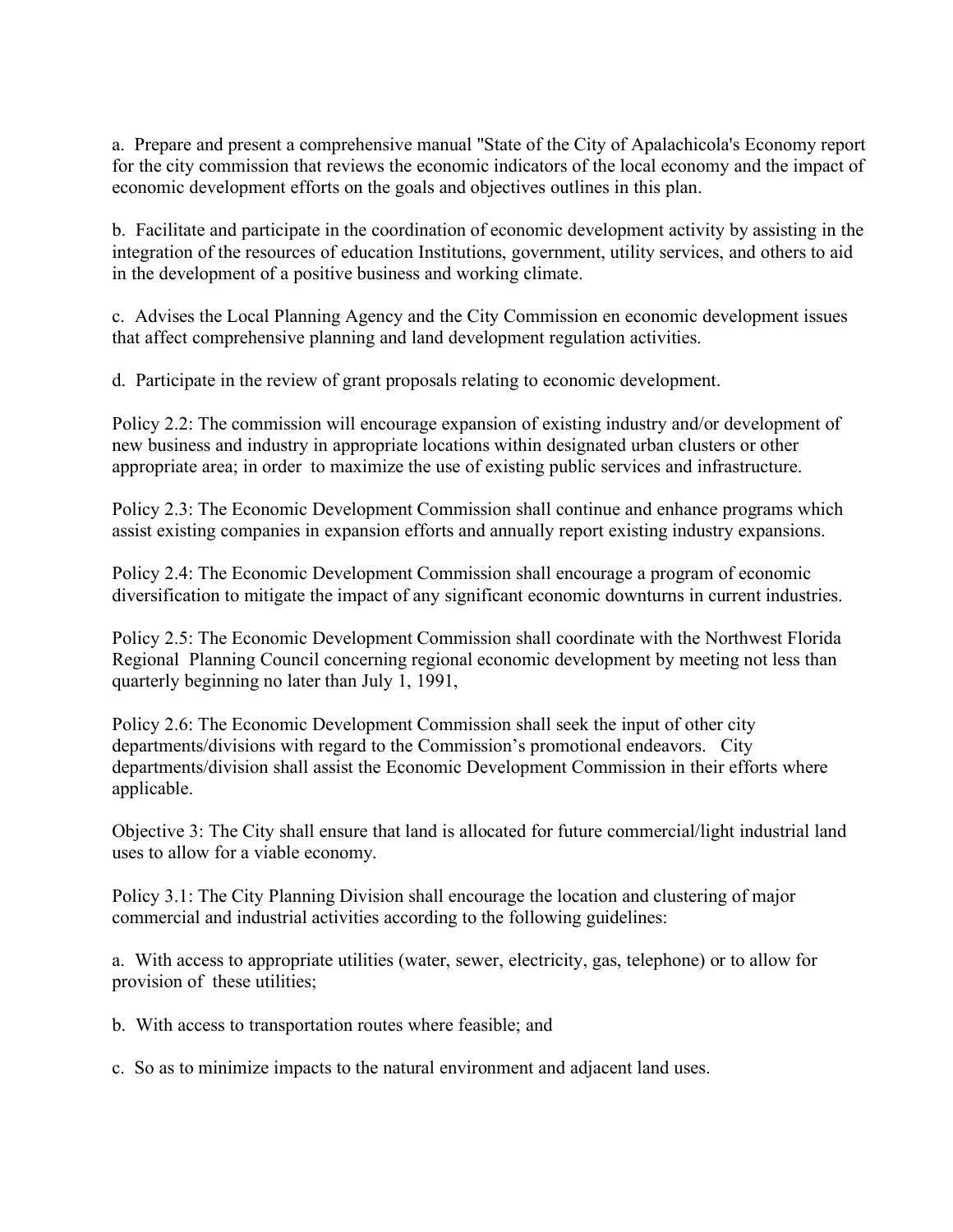Policy 3.S: By December 31, 1995, the City's planning Commission shall develop parcel level Geographic Information which can be used to analyze land for its potential to accommodate future industrial /commercial uses.

Policy 3.3: Not later than the deadline established by Section 163.3202(1) Florida Statute, the City shall incorporate land use regulations into the land development regulations to facilitate economic growth.

Objective 4-: The city., in coordination with the county government., shall protect the integrity of existing infrastructure and promote the development of appropriate new infrastructure within designated growth areas to facilitate economic development.

Policy 4-.1: The city shall establish cooperative agreements between the county government to provide public, water and sewer facilities for areas where economic growth is appropriate as based on Future Land Use Element by December 31, 1992 and review those areas and agreements annually.

Policy 4.2: The city shall coordinate with representatives of School Board and other educational institutions in order to promote and enhance the overall educational attainment and job skills of Apalachicola residents by meeting not less than semi-annually beginning October 1, 1991,

Objective 5: The City shall implement the objectives and policies of this economic Element through appropriate techniques which include careful evaluation of proposed city actions for conformance with the policies in this element. All objectives and policies within the Comprehensive plan shall be considered when making growth management decisions.

Objective 5.1: The City commissioners shall support the Economic Development commission and the Community Redevelopment Agency through appropriate support and funding.

Policy 5.2: The Economic Development Commission shall implement the programs and plans as specified in this element within the established time-frames.

Policy 5.3: The Community Redevelopment Agency shall establish a program for commercial revitalization with emphasis on the downtown area and coordinate with the Economic Development Commission.

Policy 5.4: The City's development regulations should be designed in a manner that would allow flexibility in the development of "cottage industries."

Objective 6: Ensure that the type of new business and industry locating in Apalachicola (and the expansion of existing business and industry) will contribute towards maintaining a clean environment. Each employer shall be a good neighbor by preventing adverse impacts on the environment. Particular emphasis should be given to the Coastal and Conservation Elements of the Comprehensive Plan.